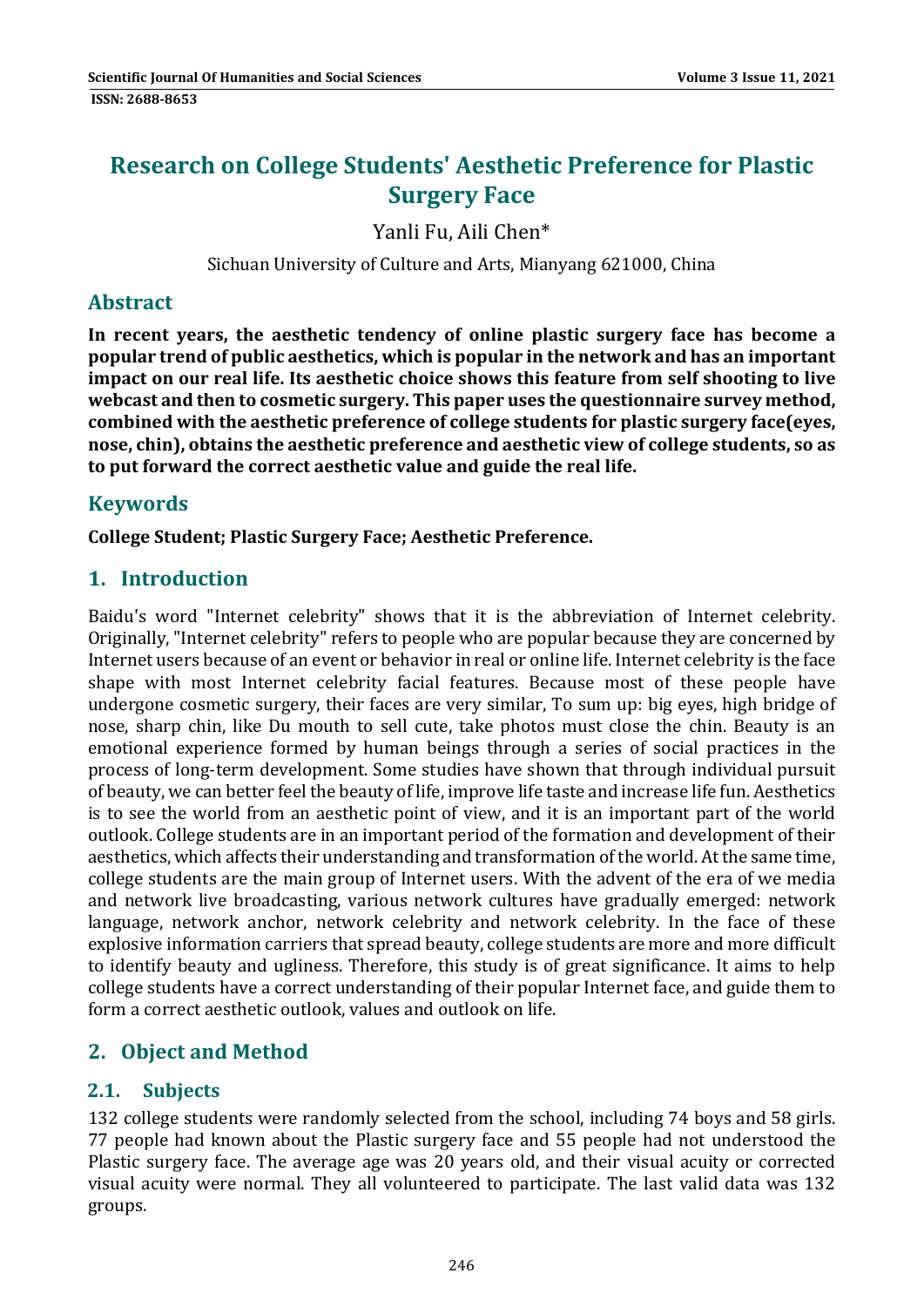#### **2.2. Test Instruments**

The program was programmed with e-prime2.0, and the experiments were performed on a laptop computer with a 14 in. Screen, and spss7.0 was used for data processing and analysis.

#### **2.3. Test Materials and Procedures**

On the basis of baseline, according to a standard face of Chinese women synthesized by foreign photographers from thousands of Chinese women's photos, the eyes, nose and chin are taken as independent variables. There are three levels under each variable. The eyes are represented by a (normal eyes), B (big eyes) and C (small eyes), and the nose is represented by a (normal bridge of nose), B (high bridge of nose) and C (collapsed nose bridge) indicates that the chin is represented by 1 (normal Chin), 2 (pointed chin) and 3 (short flat Chin). The eyes, nose and chin in the photo are modified through PS, and 27 pictures of 3 (eyes)  $*$  3 (nose)  $*$  3 (Chin) plastic surgery face are drawn. The pictures are presented randomly, and the subjects are asked to score three levels according to their own aesthetic preferences. Press the button, "1-3" is like respectively (y key), general (T key) and dislike  $(R \text{ key})$ , the key disappears, and the options and reaction time are automatically recorded. Finally, SPSS is used to analyze the data, sort out the collected data, and conduct independent sample t-test to obtain m value, SD and t value.

### **3. Results**

#### **3.1. Simple Effect Test of Different Levels of Chin and Eyes**

Due to the interactive effect between Chin and eyes, in order to further study the aesthetic preference of three levels of chin and three levels of eyes, these two variables are tested by simple effect test, and Table 1 is obtained. It can be seen from Table 1 that there are significant differences between Chin and eyes at any level of chin. The F value and P value are: F (normal  $eyes$ ) = 30.82, P < 0.001; F (big eyes) = 6.14, P < 0.01; F (small eyes) = 52.39, P < 0.001.

| Chin | Different levels of eyes |       |
|------|--------------------------|-------|
|      | Normal eyes              | 39.82 |
|      | Big eyes                 | 6.14  |
|      | Small eyes               | 52.39 |

**Table 1.** Simple effect test of different levels of chin and eyes

Multiple comparisons were made on different levels of chin and eyes to obtain tables 2 and 3. According to Table 2 and Table 3, there are extremely significant differences between normal chin and short flat chin, sharp chin and short flat Chin  $(P < 0.001)$ , and there are extremely significant differences between normal eyes and small eyes, big eyes and small eyes ( $P < 0.001$ ). Table 4, the level of chin is 1 (normal Chin), and the average judgment of aesthetic preference of eyes e (small eyes) > e (big eyes) = e (normal eyes); The level of chin is 2 (sharp chin), and the average number of aesthetic judgment of eyes  $e$  (small eyes) >  $e$  (big eyes) >  $e$  normal eyes); The level of chin is 3 (short flat Chin), and the average aesthetic judgment of eyes is e (small  $eyes$  >  $e$  (normal  $eyes$ ) >  $e$  (big  $eyes$ ).

|  |  | Table 2. Multiple comparisons of Chin |  |
|--|--|---------------------------------------|--|
|--|--|---------------------------------------|--|

| (I)Chin      | T)Chin          | MD      |
|--------------|-----------------|---------|
| Normal Chin  | Short flat Chin | $-0.16$ |
| Pointed chin | Short flat Chin | $-0.22$ |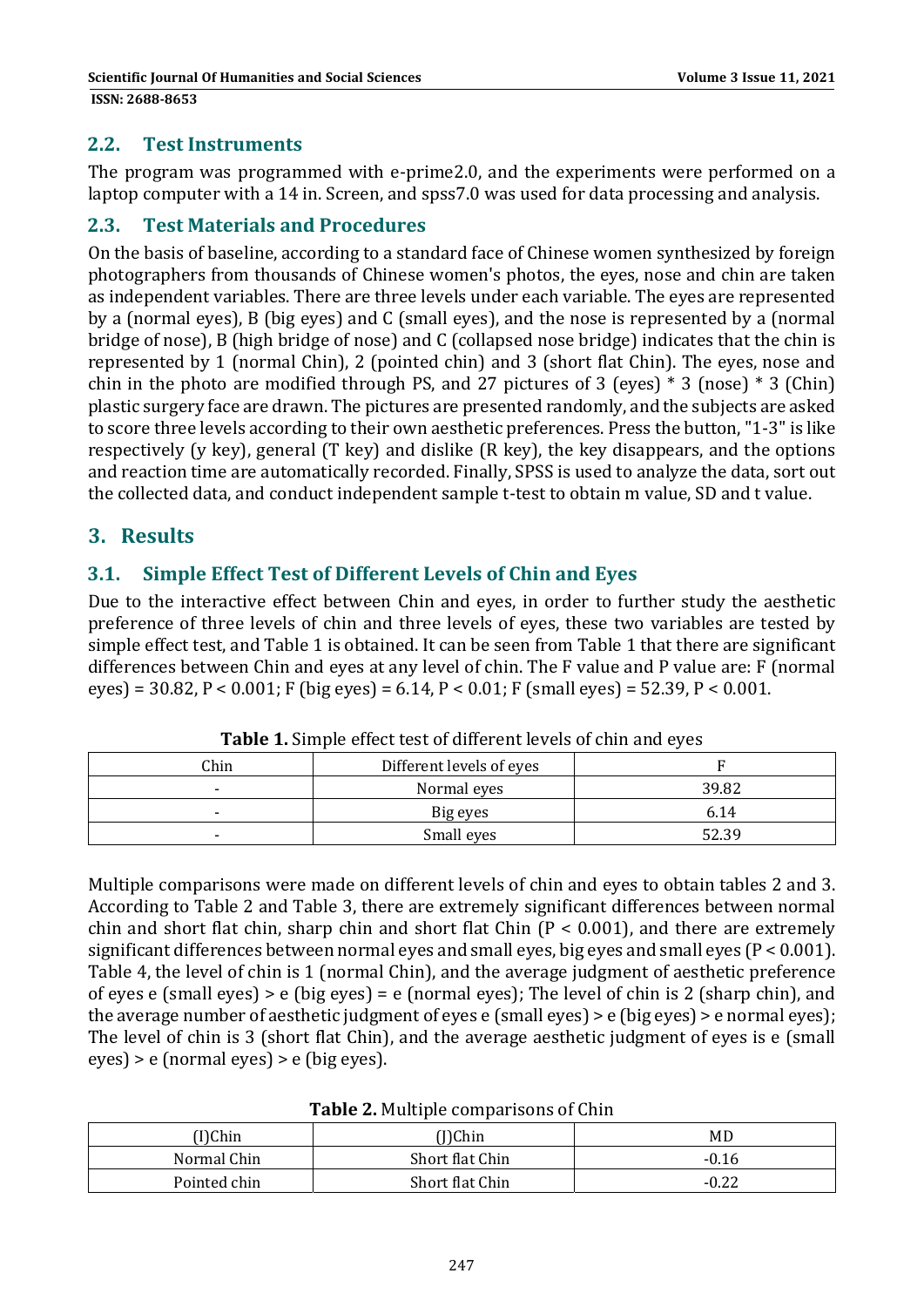| <sup>(1</sup> ) Eye | I) Eye     | MD      |  |
|---------------------|------------|---------|--|
| Normal eyes         | Small eyes | $-0.51$ |  |
| Big eyes            | Small eyes | $-0.45$ |  |

#### **Table 3.** Multiple comparisons of eyes

| Chin                          | Eye         | MD   |  |
|-------------------------------|-------------|------|--|
| Normal Chin                   | Normal eyes | 2.29 |  |
| Normal Chin                   | Big eyes    | 2.29 |  |
| Normal Chin                   | Small eyes  | 2.83 |  |
| Pointed chin                  | Normal eyes | 2.09 |  |
| Pointed chin                  | Big eyes    | 2.37 |  |
| Pointed chin                  | Small eyes  | 2.79 |  |
| Short flat Chin               | Normal eyes | 2.57 |  |
| Short flat Chin               | Big eyes    | 2.47 |  |
| Short flat Chin<br>Small eyes |             | 2.85 |  |

#### **Table 4.** Descriptive statistics of eves and chin

It can be seen from the comprehensive analysis in Table 2, Table 3 and Table 4 that no matter what level of chin, the subjects scored the third level of eyes, small eyes, that is, the subjects disliked the pictures of small eyes the most. On the normal chin and pointed chin, subjects like the pictures of normal eyes best. The characteristics of plastic surgery face are pointed chin and big eyes, but the results show that the subjects do not like the combination of pointed chin and big eyes best, but prefer the normal eye size at the level of pointed chin.

### **3.2. Simple Effect Test of Different Levels of Chin and Nose**

There are interactive effects between Chin and nose. Further study the aesthetic preferences of three levels of chin and three levels of nose, and test the simple effects of the two variables. At any level of chin, there were significant differences in different levels of nose. The F value and P value were: F (a) = 23.86, P < 0.001; F(b)=26.27, p < 0.001; F(c)=4.93, p < 0.05. After multiple comparisons of the nose, it can be seen that there is a significant difference between the normal bridge of the nose and the high bridge of the nose ( $P < 0.05$ ), and there is an extremely significant difference between the high bridge of the nose and the collapsed bridge of the nose  $(P < 0.001)$ .

No matter what kind of Chin level, the subjects' preference for the third level of the nose is general. At the two levels of sharp chin and short flat chin, the subjects have the same preference for the nose. They prefer the high bridge of the nose to the normal bridge of the nose.

#### **3.3. Gender Differences in College Students' Aesthetic Preference for Plastic Surgery Face**

It can be seen from Table 5 that there are significant differences between men and women in the judgment score of aesthetic preference in multiple pictures ( $P < 0.05$ ), especially in Ab1, Ab3, ba3, Bc3, Cb3 and plastic surgery face  $(P < 0.001)$ . Boys scored lower than girls on multiple pictures. In addition, both men and women scored the highest on the aesthetic preference of plastic surgery face and the lowest on slightly smaller face.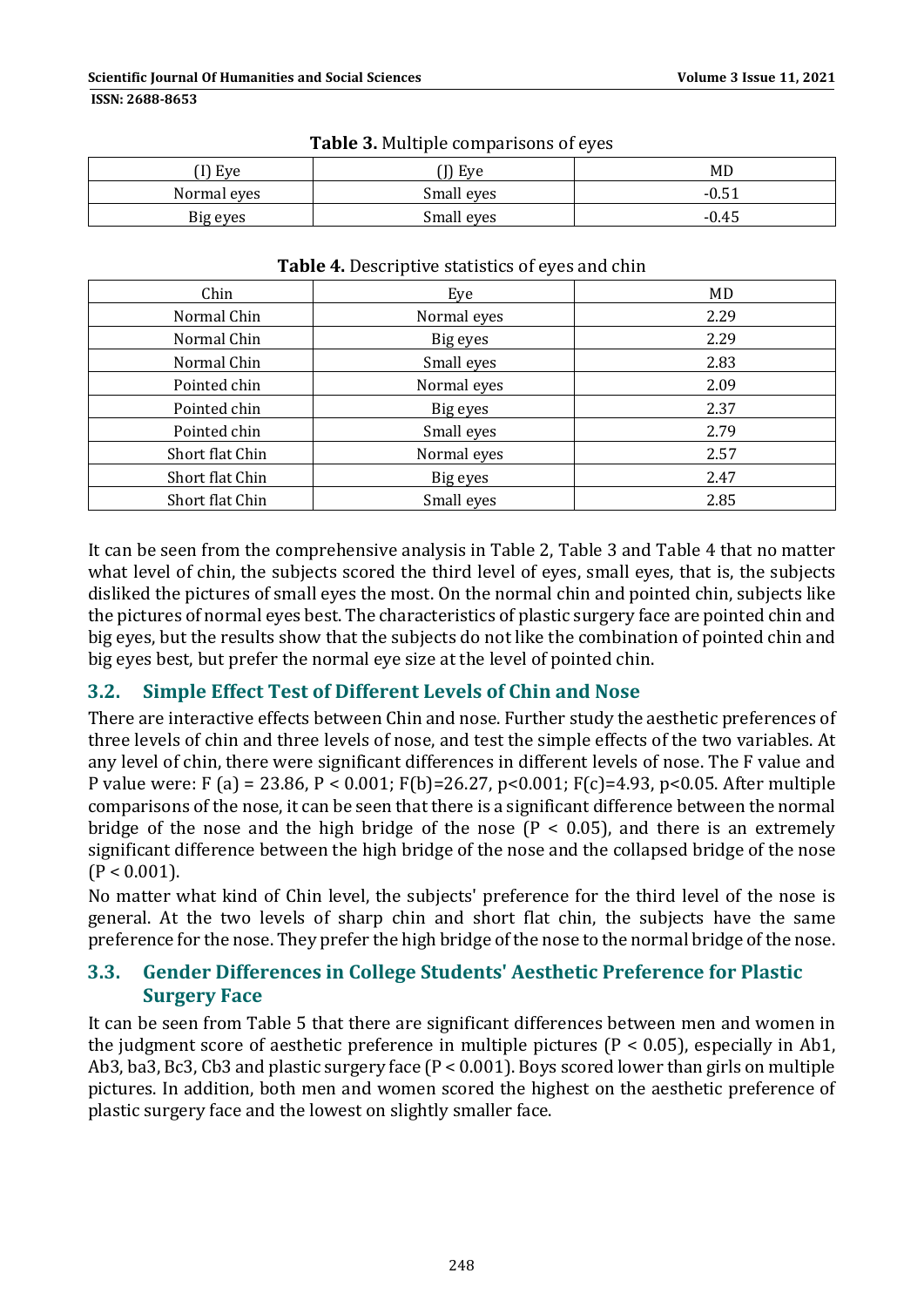|                       | Man(M) | Man(SD) | Woman(M) | Woman(SD) | t       |
|-----------------------|--------|---------|----------|-----------|---------|
| Ab1                   | 2.39   | 0.75    | 2.22     | 0.62      | 1.37    |
| Ab <sub>2</sub>       | 1.86   | 0.74    | 2.07     | 0.65      | $-1.65$ |
| Ab <sub>3</sub>       | 2.39   | 0.77    | 2.71     | 0.53      | $-2.65$ |
| Ac3                   | 2.45   | 0.74    | 2.67     | 0.57      | $-1.92$ |
| Ba1                   | 2.34   | 0.76    | 2.14     | 0.69      | 1.56    |
| Ba3                   | 2.38   | 0.81    | 2.57     | 0.57      | $-1.53$ |
| Bb1                   | 2.35   | 0.77    | 2.09     | 0.66      | 2.10    |
| Bb <sub>3</sub>       | 2.38   | 0.82    | 2.55     | 0.63      | $-1.33$ |
| Bc2                   | 2.47   | 0.78    | 2.64     | 0.61      | $-1.32$ |
| Bc3                   | 2.36   | 0.82    | 2.67     | 0.54      | $-2.46$ |
| Ca2                   | 2.77   | 0.51    | 2.88     | 0.38      | $-1.36$ |
| Cb2                   | 2.64   | 0.65    | 2.86     | 0.44      | $-2.28$ |
| Cb3                   | 2.78   | 0.48    | 2.93     | 0.32      | $-2.03$ |
| Plastic surgery face  | 2.82   | 0.48    | 2.95     | 0.29      | $-1.74$ |
| Slightly smaller face | 1.14   | 0.38    | 1.62     | 0.67      | $-5.24$ |

**Table 5.** Gender differences in college students' aesthetic preference for Plastic surgery face

**Table 6.** Reflection of gender differences in college students' aesthetic preference on reaction time 

|                 | Man(M)  | Man(SD)  | Woman(M) | Woman(SD) |      |
|-----------------|---------|----------|----------|-----------|------|
| Ab2             | 4320.01 | 13799.56 | 2288.66  | 1852.42   | 1.11 |
| Ab <sub>3</sub> | 2265.50 | 2942.93  | 1748.00  | 1322.42   | 1.24 |
| Ac2             | 3015.93 | 4554.34  | 2126.28  | 2021.52   | 1.38 |
| Ac3             | 2892.38 | 5473.31  | 1457.31  | 887.87    | 1.98 |
| Cb3             | 1755.91 | 2660.01  | 1101.97  | 1518.13   | 1.80 |
| Cc2             | 1916.97 | 2999.47  | 1193.17  | 823.68    | 1.78 |

It can be seen from Table 6 that the gender differences in college students' aesthetic preferences are reflected in the reaction time. There are significant differences in many pictures ( $P < 0.05$ ), and the reaction time of girls is shorter than that of boys. On AB2, AB3, AC3 and CB3, there were significant differences in aesthetic preference judgment score and reaction time  $(P < 0.05)$ .

# **4. Conclusion**

The aesthetic preferences of college students for plastic surgery face are normal eyes, high bridge of nose and sharp chin. The aesthetic preferences of eyes, nose and mouth affect each other. College students of different genders have the same aesthetic preference for online plastic surgery face, but boys have greater inclusiveness for online plastic surgery face.

In the research, university students had their own preferences for the Plastic surgery face which was decorated through plastic surgery, makeup and other decorations. Would university students have the same aesthetic perception for the various beauties presented in real life and virtual life? Further research was needed. At the same time, due to the factors of manpower and material resources, this research was only chosen to study in one campus. The source of the subjects was limited, and the number of the subjects could be expanded in the future.